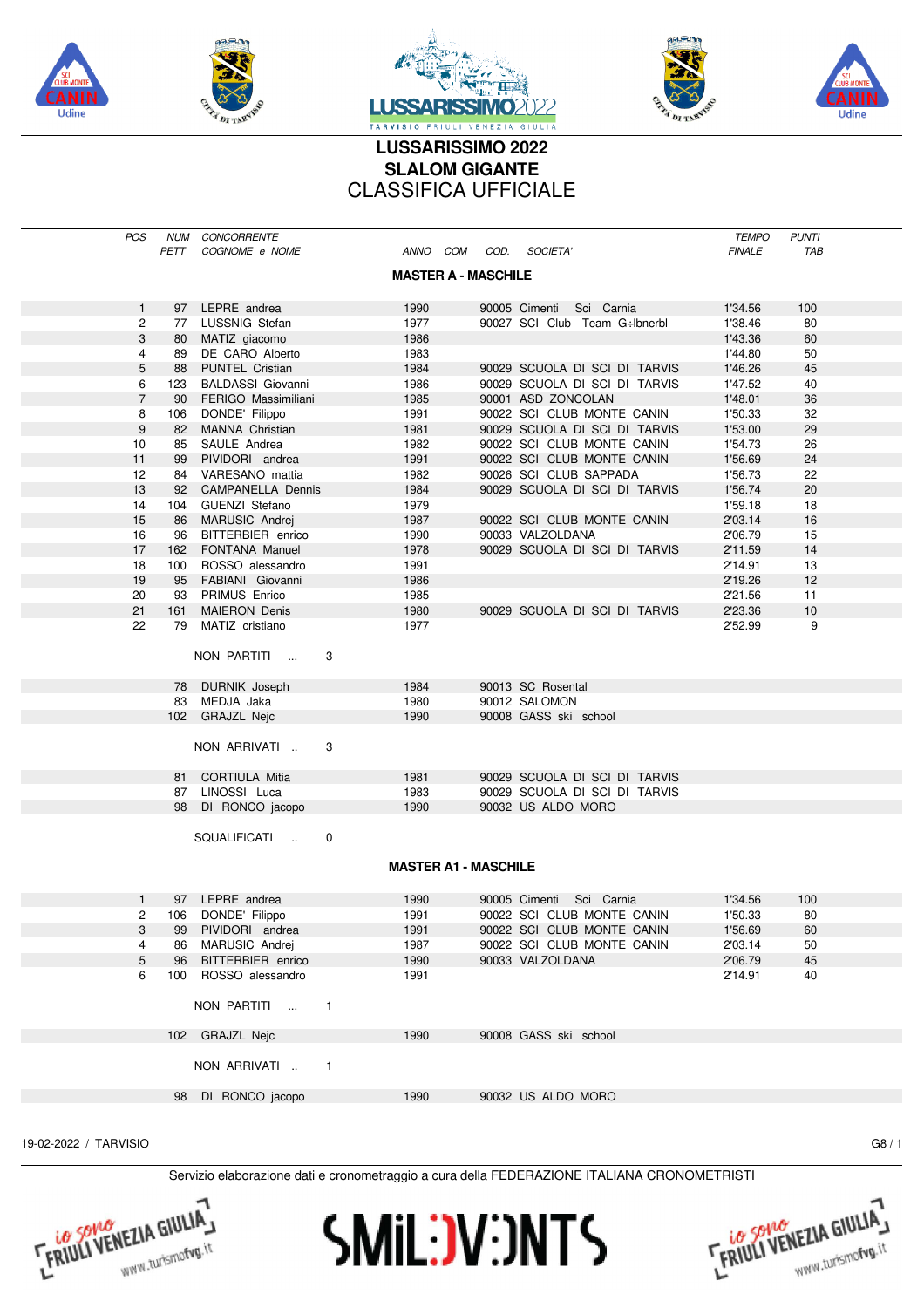









| <b>LLUB MUNIE 1</b>   |                |            |                                                                                             | LUSSARISSIN                 |      |                                                            |                    |              | <b><i>FLUB MONTE</i></b> |
|-----------------------|----------------|------------|---------------------------------------------------------------------------------------------|-----------------------------|------|------------------------------------------------------------|--------------------|--------------|--------------------------|
| Udine                 |                |            |                                                                                             | TARVISIO FRIULI VENEZIA     |      | GIULIA                                                     |                    |              | Udine                    |
|                       | POS            | <b>NUM</b> | CONCORRENTE                                                                                 |                             |      |                                                            | <b>TEMPO</b>       | <b>PUNTI</b> |                          |
|                       |                | PETT       | COGNOME e NOME                                                                              | ANNO COM                    | COD. | SOCIETA'                                                   | <b>FINALE</b>      | TAB          |                          |
|                       |                |            | SQUALIFICATI<br>$\mathbf 0$                                                                 |                             |      |                                                            |                    |              |                          |
|                       |                |            |                                                                                             | <b>MASTER A2 - MASCHILE</b> |      |                                                            |                    |              |                          |
|                       | 1              | 80         | MATIZ giacomo                                                                               | 1986                        |      |                                                            | 1'43.36            | 100          |                          |
|                       | 2              | 89         | DE CARO Alberto                                                                             | 1983                        |      |                                                            | 1'44.80            | 80           |                          |
|                       | 3              | 88         | PUNTEL Cristian                                                                             | 1984                        |      | 90029 SCUOLA DI SCI DI TARVIS                              | 1'46.26            | 60           |                          |
|                       | 4              | 123        | <b>BALDASSI Giovanni</b>                                                                    | 1986                        |      | 90029 SCUOLA DI SCI DI TARVIS                              | 1'47.52            | 50           |                          |
|                       | 5<br>6         | 90<br>85   | FERIGO Massimiliani<br>SAULE Andrea                                                         | 1985<br>1982                |      | 90001 ASD ZONCOLAN<br>90022 SCI CLUB MONTE CANIN           | 1'48.01<br>1'54.73 | 45<br>40     |                          |
|                       | $\overline{7}$ | 84         | VARESANO mattia                                                                             | 1982                        |      | 90026 SCI CLUB SAPPADA                                     | 1'56.73            | 36           |                          |
|                       | 8              |            | 92 CAMPANELLA Dennis                                                                        | 1984                        |      | 90029 SCUOLA DI SCI DI TARVIS                              | 1'56.74            | 32           |                          |
|                       | 9              | 95         | FABIANI Giovanni                                                                            | 1986                        |      |                                                            | 2'19.26            | 29           |                          |
|                       | 10             | 93         | <b>PRIMUS Enrico</b>                                                                        | 1985                        |      |                                                            | 2'21.56            | 26           |                          |
|                       |                |            | NON PARTITI<br>$\overline{1}$                                                               |                             |      |                                                            |                    |              |                          |
|                       |                |            |                                                                                             |                             |      |                                                            |                    |              |                          |
|                       |                |            | 78 DURNIK Joseph                                                                            | 1984                        |      | 90013 SC Rosental                                          |                    |              |                          |
|                       |                |            | NON ARRIVATI.<br>$\overline{1}$                                                             |                             |      |                                                            |                    |              |                          |
|                       |                |            | 87 LINOSSI Luca                                                                             | 1983                        |      | 90029 SCUOLA DI SCI DI TARVIS                              |                    |              |                          |
|                       |                |            | SQUALIFICATI<br>$\mathbf 0$                                                                 |                             |      |                                                            |                    |              |                          |
|                       |                |            |                                                                                             | <b>MASTER A3 - MASCHILE</b> |      |                                                            |                    |              |                          |
|                       |                |            |                                                                                             |                             |      |                                                            |                    |              |                          |
|                       | $\mathbf{1}$   | 77         | LUSSNIG Stefan                                                                              | 1977                        |      | 90027 SCI Club Team G÷lbnerbl                              | 1'38.46            | 100          |                          |
|                       | 2              | 82         | MANNA Christian                                                                             | 1981                        |      | 90029 SCUOLA DI SCI DI TARVIS                              | 1'53.00            | 80           |                          |
|                       | 3              | 104        | <b>GUENZI Stefano</b>                                                                       | 1979                        |      |                                                            | 1'59.18            | 60           |                          |
|                       | 4              | 162        | FONTANA Manuel                                                                              | 1978                        |      | 90029 SCUOLA DI SCI DI TARVIS                              | 2'11.59            | 50           |                          |
|                       | 5<br>6         | 161        | <b>MAIERON Denis</b><br>79 MATIZ cristiano                                                  | 1980<br>1977                |      | 90029 SCUOLA DI SCI DI TARVIS                              | 2'23.36<br>2'52.99 | 45<br>40     |                          |
|                       |                |            |                                                                                             |                             |      |                                                            |                    |              |                          |
|                       |                |            | NON PARTITI<br>$\mathbf{1}$                                                                 |                             |      |                                                            |                    |              |                          |
|                       |                |            | 83 MEDJA Jaka                                                                               | 1980                        |      | 90012 SALOMON                                              |                    |              |                          |
|                       |                |            | NON ARRIVATI<br>$\overline{1}$                                                              |                             |      |                                                            |                    |              |                          |
|                       |                |            | 81 CORTIULA Mitia                                                                           | 1981                        |      | 90029 SCUOLA DI SCI DI TARVIS                              |                    |              |                          |
|                       |                |            | SQUALIFICATI<br>0                                                                           |                             |      |                                                            |                    |              |                          |
|                       |                |            |                                                                                             | <b>MASTER B - MASCHILE</b>  |      |                                                            |                    |              |                          |
|                       |                |            |                                                                                             |                             |      |                                                            |                    |              |                          |
|                       | $\mathbf{1}$   | 70         | <b>GASSER Robert</b>                                                                        | 1974                        |      | 90027 SCI Club Team G÷lbnerbl                              | 1'36.93            | 100          |                          |
|                       | 2              | 71         | DE PROPHETIS gianluca                                                                       | 1974                        |      | 90016 Sci Club ALPE2000 RTECH                              | 1'39.37            | 80           |                          |
|                       | 3              | 65         | MOSSER Christian                                                                            | 1972                        |      | 90034 WERTSCHACH                                           | 1'40.68            | 60           |                          |
|                       | 4              | 43         | BIDOLI Mauro                                                                                | 1962                        |      | 90016 Sci Club ALPE2000 RTECH                              | 1'41.85            | 50           |                          |
|                       | 5<br>6         | 60<br>69   | RUDOLF Marko<br>RIBITSCH Igor                                                               | 1971<br>1972                |      | 90027 SCI Club Team G÷lbnerbl                              | 1'41.99<br>1'43.13 | 45<br>40     |                          |
|                       | $\overline{7}$ | 48         | MITTONE Cristian                                                                            | 1967                        |      | 90016 Sci Club ALPE2000 RTECH                              | 1'45.02            | 36           |                          |
|                       | 8              | 57         | POLLINI paolo                                                                               | 1969                        |      |                                                            | 1'45.07            | 32           |                          |
|                       | 9              | 55         | CIANI Stefano                                                                               | 1968                        |      | 90028 SCI CLUB TRE COMUNI                                  | 1'45.65            | 29           |                          |
|                       | 10             | 46         | ANTONIPIERI Danilo                                                                          | 1964                        |      | 90032 US ALDO MORO                                         | 1'46.71            | 26           |                          |
|                       | 11             | 50         | PEVEC Borut                                                                                 | 1966                        |      | 90002 ASK KRANJSKA GORA                                    | 1'46.90            | 24           |                          |
|                       | 12             |            | 45 CANDUSSO Gianni                                                                          | 1963                        |      | 90022 SCI CLUB MONTE CANIN                                 | 1'52.25            | 22           |                          |
|                       | 13             | 44         | HRABAR Toma¶                                                                                | 1962                        |      | 90003 ask Triglav                                          | 1'52.38            | 20           |                          |
|                       | 14             |            | 74 TENCE Erik                                                                               | 1975                        |      | TS01 SK DEVIN                                              | 1'52.49            | 18           |                          |
|                       | 15             |            | 52 PLAZZOGNA Enrico                                                                         | 1967                        |      | 90022 SCI CLUB MONTE CANIN                                 | 1'56.08            | 16           |                          |
|                       | 16<br>17       |            | 62 FATTORI Gianluca<br>66 PERIN Cristian                                                    | 1971<br>1972                |      | 90022 SCI CLUB MONTE CANIN<br>90017 SCI CLUB AZZANO DECIMO | 1'56.21<br>1'58.51 | 15<br>14     |                          |
| 19-02-2022 / TARVISIO |                |            |                                                                                             |                             |      |                                                            |                    |              | G8/2                     |
|                       |                |            |                                                                                             |                             |      |                                                            |                    |              |                          |
|                       |                |            | Servizio elaborazione dati e cronometraggio a cura della FEDERAZIONE ITALIANA CRONOMETRISTI |                             |      |                                                            |                    |              |                          |





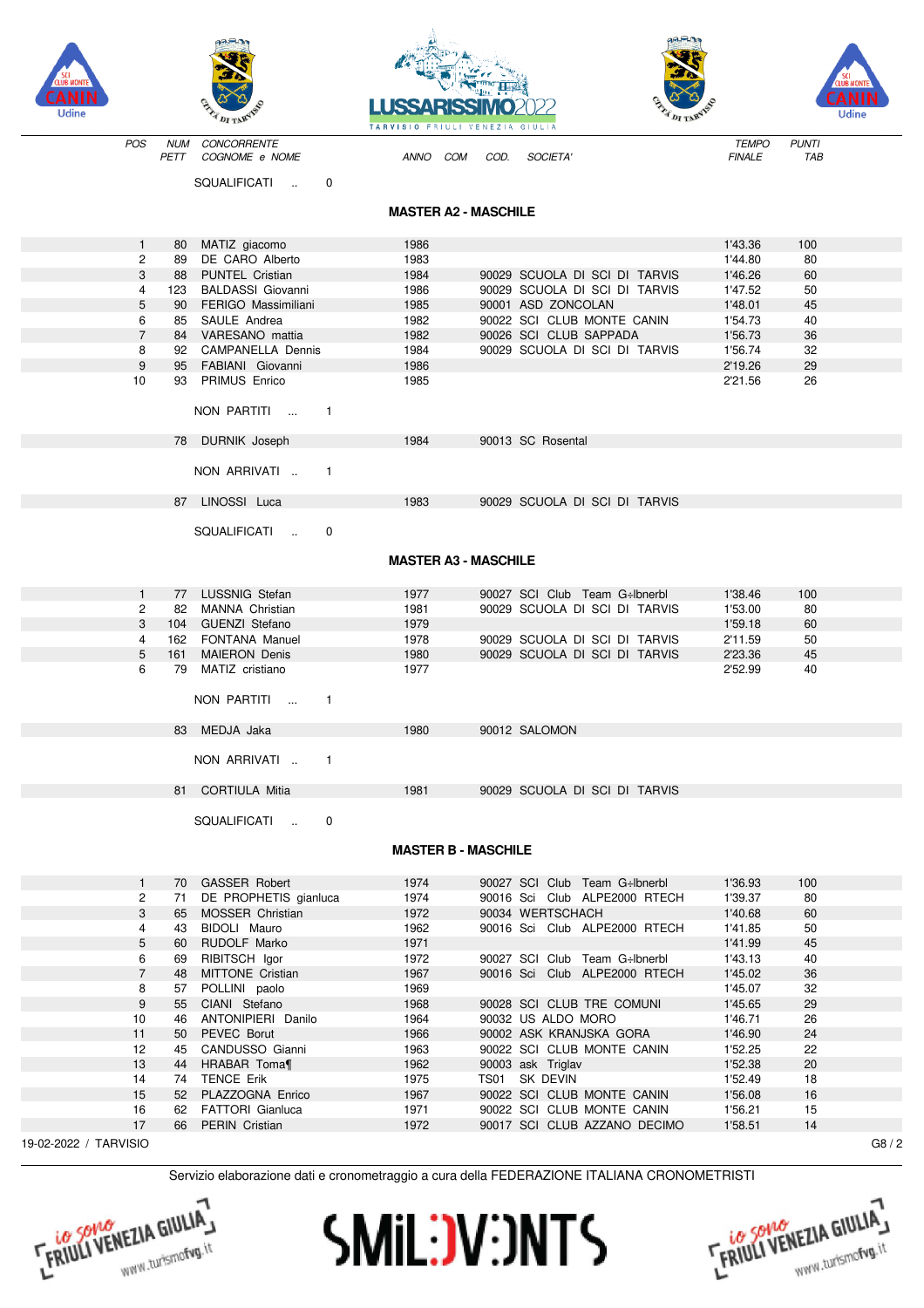









| <b>POS</b>            | NUM<br>PETT | CONCORRENTE<br>COGNOME e NOME  | ANNO COM | COD.                        | <i>SOCIETA'</i>               | <b>TEMPO</b><br><b>FINALE</b> | <b>PUNTI</b><br>TAB |      |
|-----------------------|-------------|--------------------------------|----------|-----------------------------|-------------------------------|-------------------------------|---------------------|------|
|                       |             |                                |          |                             |                               |                               |                     |      |
| 17                    | 59          | BATTELLINO Mario               | 1970     |                             | 90022 SCI CLUB MONTE CANIN    | 1'58.51                       | 14                  |      |
| 19                    |             | 94 PRIMUS Maurizio             | 1970     |                             |                               | 2'02.71                       | 12                  |      |
| 20                    |             | 63 CALLEA Adriano              | 1969     |                             | 00673 SCI CLUB 70 A.S.D.      | 2'04.25                       | 11                  |      |
|                       |             | 61 AGOSTINETTO Alessandro      | 1971     |                             | 90022 SCI CLUB MONTE CANIN    | 2'04.25                       | 11                  |      |
|                       |             | 56 GRAZIOTTO Ranieri           | 1970     |                             | 90028 SCI CLUB TRE COMUNI     | 2'04.25                       | 11                  |      |
| 23                    |             | 19 MAZZOLINI Stefano           | 1971     |                             |                               | 2'06.44                       | $\,8\,$             |      |
| 24                    |             | 75 BESEK Andtonio              | 1975     |                             |                               | 2'07.16                       | $\overline{7}$      |      |
| 25                    |             | 53 GRATTON Daniele             | 1964     |                             | 90018 SCI CLUB DUE            | 2'07.39                       | 6                   |      |
| 26                    |             | 72 SPINELLI Giampaolo          | 1974     | UD25 SS FORNESE             |                               | 2'13.37                       | 5                   |      |
|                       |             |                                |          |                             |                               |                               |                     |      |
|                       |             | NON PARTITI<br>6               |          |                             |                               |                               |                     |      |
|                       |             | 49 CEBULJ Matjaz               | 1966     |                             | 90002 ASK KRANJSKA GORA       |                               |                     |      |
|                       |             | 54 BOROVINCEK Samuel           | 1969     |                             |                               |                               |                     |      |
|                       |             | 58 ZUCCA Gelmino               | 1969     |                             | 90020 SCI CLUB GRADO          |                               |                     |      |
|                       |             | 67 RAUSCH peter                | 1972     | 90031 SV Oisternig          |                               |                               |                     |      |
|                       |             | 68 RAUSCH Daniel               | 1973     | 90031 SV Oisternig          |                               |                               |                     |      |
|                       |             | 76 GORJAN Aljosa               | 1976     |                             | 90019 SCI CLUB FELETTO A.D.   |                               |                     |      |
|                       |             | NON ARRIVATI<br>3              |          |                             |                               |                               |                     |      |
|                       |             | 51 STEFANO Galletti            | 1964     |                             | 90022 SCI CLUB MONTE CANIN    |                               |                     |      |
|                       |             | 64 ZORZETTO Davide             | 1972     |                             | 00673 SCI CLUB 70 A.S.D.      |                               |                     |      |
|                       |             | 73 CIAN DA ROSSO Roberto       | 1975     |                             |                               |                               |                     |      |
|                       |             |                                |          |                             |                               |                               |                     |      |
|                       |             | SQUALIFICATI<br>$\overline{c}$ |          |                             |                               |                               |                     |      |
|                       |             | 20 VIEZZI Paolo                | 1968     |                             |                               |                               |                     |      |
|                       |             | 47 BIANCUZZI andrea            | 1967     |                             | 90016 Sci Club ALPE2000 RTECH |                               |                     |      |
|                       |             |                                |          |                             |                               |                               |                     |      |
|                       |             |                                |          | <b>MASTER B4 - MASCHILE</b> |                               |                               |                     |      |
|                       |             |                                |          |                             |                               |                               |                     |      |
| 1                     |             | 70 GASSER Robert               | 1974     |                             | 90027 SCI Club Team G÷lbnerbl | 1'36.93                       | 100                 |      |
| 2                     |             | 71 DE PROPHETIS gianluca       | 1974     |                             | 90016 Sci Club ALPE2000 RTECH | 1'39.37                       | 80                  |      |
| 3                     |             | 65 MOSSER Christian            | 1972     | 90034 WERTSCHACH            |                               | 1'40.68                       | 60                  |      |
| 4                     |             | 69 RIBITSCH Igor               | 1972     |                             | 90027 SCI Club Team G÷lbnerbl | 1'43.13                       | 50                  |      |
| 5                     |             | 74 TENCE Erik                  | 1975     | TS01 SK DEVIN               |                               | 1'52.49                       | 45                  |      |
| 6                     |             | 66 PERIN Cristian              | 1972     |                             | 90017 SCI CLUB AZZANO DECIMO  | 1'58.51                       | 40                  |      |
| $\overline{7}$        |             | 75 BESEK Andtonio              | 1975     |                             |                               | 2'07.16                       | 36                  |      |
| 8                     |             |                                |          |                             |                               |                               |                     |      |
|                       |             | 72 SPINELLI Giampaolo          | 1974     | UD25 SS FORNESE             |                               | 2'13.37                       | 32                  |      |
|                       |             | NON PARTITI<br>3               |          |                             |                               |                               |                     |      |
|                       |             | 67 RAUSCH peter                | 1972     | 90031 SV Oisternig          |                               |                               |                     |      |
|                       |             | 68 RAUSCH Daniel               | 1973     | 90031 SV Oisternig          |                               |                               |                     |      |
|                       |             | 76 GORJAN Aljosa               | 1976     |                             | 90019 SCI CLUB FELETTO A.D.   |                               |                     |      |
|                       |             | NON ARRIVATI<br>2              |          |                             |                               |                               |                     |      |
|                       |             | 64 ZORZETTO Davide             | 1972     |                             | 00673 SCI CLUB 70 A.S.D.      |                               |                     |      |
|                       |             | 73 CIAN DA ROSSO Roberto       | 1975     |                             |                               |                               |                     |      |
|                       |             |                                |          |                             |                               |                               |                     |      |
|                       |             |                                |          |                             |                               |                               |                     |      |
|                       |             | SQUALIFICATI<br>0<br>$\sim$ 14 |          |                             |                               |                               |                     |      |
|                       |             |                                |          | <b>MASTER B5 - MASCHILE</b> |                               |                               |                     |      |
| 1                     | 60          | <b>RUDOLF Marko</b>            | 1971     |                             |                               | 1'41.99                       | 100                 |      |
| 2                     | 48          | MITTONE Cristian               | 1967     |                             | 90016 Sci Club ALPE2000 RTECH | 1'45.02                       | 80                  |      |
|                       |             |                                |          |                             |                               |                               | 60                  |      |
| 3                     |             | 57 POLLINI paolo               | 1969     |                             |                               | 1'45.07                       |                     |      |
| 4                     |             | 55 CIANI Stefano               | 1968     |                             | 90028 SCI CLUB TRE COMUNI     | 1'45.65                       | 50                  |      |
| 5                     |             | 52 PLAZZOGNA Enrico            | 1967     |                             | 90022 SCI CLUB MONTE CANIN    | 1'56.08                       | 45                  |      |
| 6                     | 62          | FATTORI Gianluca               | 1971     |                             | 90022 SCI CLUB MONTE CANIN    | 1'56.21                       | 40                  |      |
| $\overline{7}$        | 59          | <b>BATTELLINO Mario</b>        | 1970     |                             | 90022 SCI CLUB MONTE CANIN    | 1'58.51                       | 36                  |      |
| 19-02-2022 / TARVISIO |             |                                |          |                             |                               |                               |                     | G8/3 |





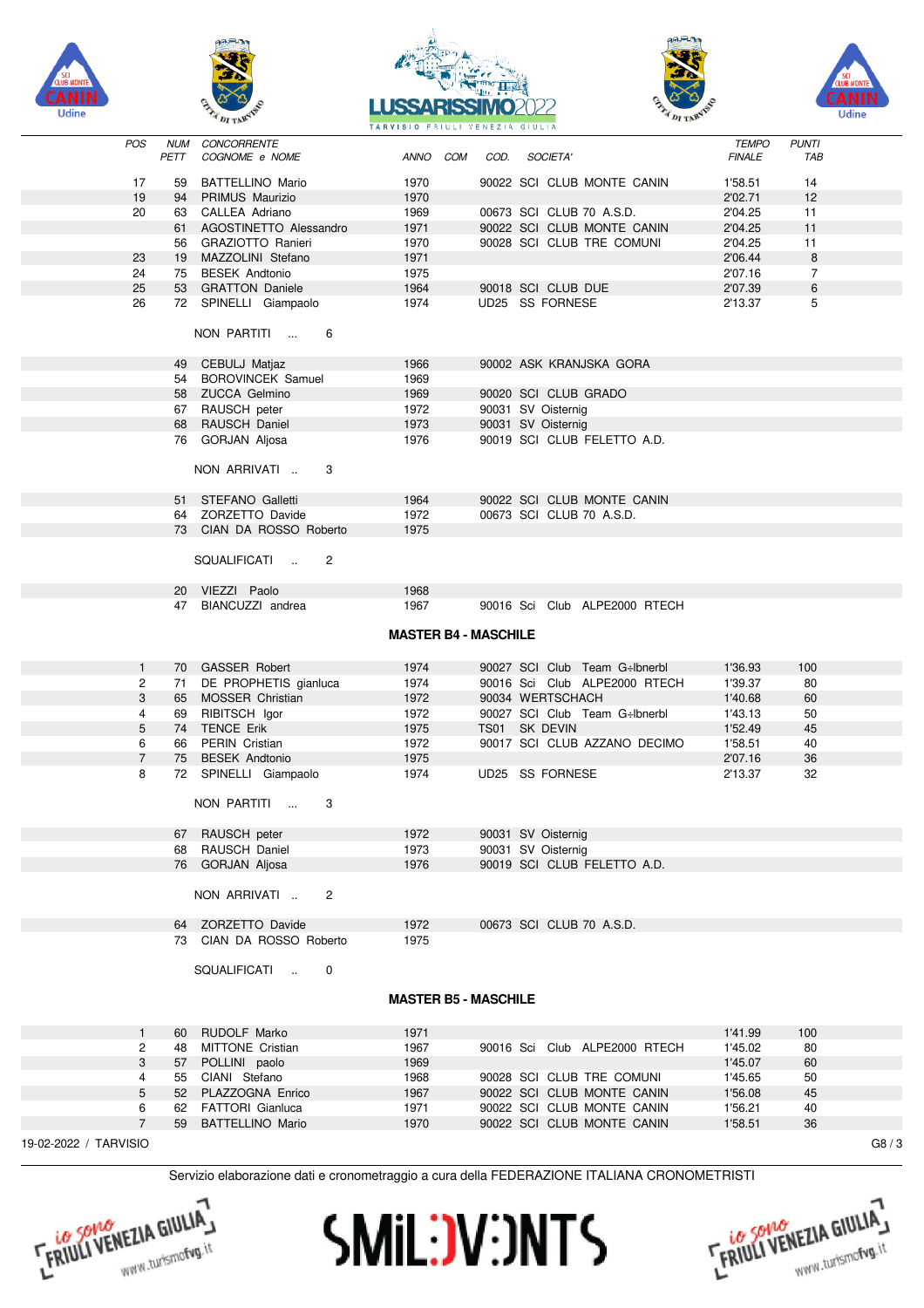









| <b>POS</b>     | <b>NUM</b>   | CONCORRENTE                             |                             |                   |                               | <b>TEMPO</b>  | <b>PUNTI</b> |  |
|----------------|--------------|-----------------------------------------|-----------------------------|-------------------|-------------------------------|---------------|--------------|--|
|                | PETT         | COGNOME e NOME                          | ANNO COM                    | COD.              | <b>SOCIETA'</b>               | <b>FINALE</b> | TAB          |  |
| 8              | 94           | PRIMUS Maurizio                         | 1970                        |                   |                               | 2'02.71       | 32           |  |
| 9              |              | 63 CALLEA Adriano                       | 1969                        |                   | 00673 SCI CLUB 70 A.S.D.      | 2'04.25       | 29           |  |
|                |              | 61 AGOSTINETTO Alessandro               | 1971                        |                   | 90022 SCI CLUB MONTE CANIN    | 2'04.25       | 29           |  |
|                | 56           | <b>GRAZIOTTO Ranieri</b>                | 1970                        |                   | 90028 SCI CLUB TRE COMUNI     | 2'04.25       | 29           |  |
| 12             |              | 19 MAZZOLINI Stefano                    | 1971                        |                   |                               | 2'06.44       | 22           |  |
|                |              |                                         |                             |                   |                               |               |              |  |
|                |              | NON PARTITI<br>$\overline{2}$           |                             |                   |                               |               |              |  |
|                |              |                                         |                             |                   |                               |               |              |  |
|                |              | 54 BOROVINCEK Samuel                    | 1969                        |                   |                               |               |              |  |
|                |              | 58 ZUCCA Gelmino                        | 1969                        |                   | 90020 SCI CLUB GRADO          |               |              |  |
|                |              |                                         |                             |                   |                               |               |              |  |
|                |              | NON ARRIVATI<br>0                       |                             |                   |                               |               |              |  |
|                |              |                                         |                             |                   |                               |               |              |  |
|                |              | SQUALIFICATI<br>$\overline{2}$          |                             |                   |                               |               |              |  |
|                |              |                                         |                             |                   |                               |               |              |  |
|                |              | 20 VIEZZI Paolo                         | 1968                        |                   |                               |               |              |  |
|                | 47           | BIANCUZZI andrea                        | 1967                        |                   | 90016 Sci Club ALPE2000 RTECH |               |              |  |
|                |              |                                         |                             |                   |                               |               |              |  |
|                |              |                                         | <b>MASTER B6 - MASCHILE</b> |                   |                               |               |              |  |
|                |              |                                         |                             |                   |                               |               |              |  |
| $\mathbf{1}$   | 43           | BIDOLI Mauro                            | 1962                        |                   | 90016 Sci Club ALPE2000 RTECH | 1'41.85       | 100          |  |
| 2              |              | 46 ANTONIPIERI Danilo                   | 1964                        |                   | 90032 US ALDO MORO            | 1'46.71       | 80           |  |
| 3              | 50           | PEVEC Borut                             | 1966                        |                   | 90002 ASK KRANJSKA GORA       | 1'46.90       | 60           |  |
| 4              |              | 45 CANDUSSO Gianni                      | 1963                        |                   | 90022 SCI CLUB MONTE CANIN    | 1'52.25       | 50           |  |
| 5              | 44           | HRABAR Toma¶                            | 1962                        | 90003 ask Triglav |                               | 1'52.38       | 45           |  |
| 6              | 53           | <b>GRATTON Daniele</b>                  | 1964                        |                   | 90018 SCI CLUB DUE            | 2'07.39       | 40           |  |
|                |              |                                         |                             |                   |                               |               |              |  |
|                |              | NON PARTITI<br>$\mathbf{1}$             |                             |                   |                               |               |              |  |
|                |              |                                         |                             |                   | 90002 ASK KRANJSKA GORA       |               |              |  |
|                |              | 49 CEBULJ Matjaz                        | 1966                        |                   |                               |               |              |  |
|                |              | NON ARRIVATI<br>$\mathbf{1}$            |                             |                   |                               |               |              |  |
|                |              |                                         |                             |                   |                               |               |              |  |
|                |              | 51 STEFANO Galletti                     | 1964                        |                   | 90022 SCI CLUB MONTE CANIN    |               |              |  |
|                |              |                                         |                             |                   |                               |               |              |  |
|                |              | SQUALIFICATI<br>$\mathbf 0$             |                             |                   |                               |               |              |  |
|                |              |                                         |                             |                   |                               |               |              |  |
|                |              |                                         | <b>MASTER C - MASCHILE</b>  |                   |                               |               |              |  |
|                |              |                                         |                             |                   |                               |               |              |  |
| $\mathbf{1}$   |              | 40 PARTL Josef                          | 1961                        |                   | 90027 SCI Club Team G÷lbnerbl | 1'40.36       | 100          |  |
| 2              | 31           | <b>MATEULICH Dimitri</b>                | 1960                        |                   | 90015 Sci Club ALPE2000       | 1'45.55       | 80           |  |
| 3              | 32           | DEL MESTRE Tancredi                     | 1959                        |                   | 90022 SCI CLUB MONTE CANIN    | 1'45.68       | 60           |  |
| 4              |              | 30 PITTINO Giorgio                      | 1957                        |                   | UD25 SS FORNESE               | 1'46.41       | 50           |  |
| 5              | 25           | SEVERI Edoardo                          | 1951                        |                   | 90024 SCI CLUB MONTELUSSARI   | 1'46.90       | 45           |  |
| 6              | 29           | <b>BECK Pierre</b>                      | 1955                        |                   | 90033 VALZOLDANA              | 1'48.29       | 40           |  |
| $\overline{7}$ | 27           | LOCATELLI valerio<br>giuseppe           | 1952                        |                   | 90021 SCI CLUB MARZOTTO       | 1'49.33       | 36           |  |
| 8              | 41           | SKERK Claudio                           | 1961                        | TS01 SK DEVIN     |                               | 1'52.56       | 32           |  |
| 9              | 36           | KRONHOFER Rudolf                        | 1958                        |                   | 90027 SCI Club Team G÷lbnerbl | 1'55.35       | 29           |  |
| 10             | 24           | GRECO Roberto                           | 1949                        |                   | 90022 SCI CLUB MONTE CANIN    | 1'58.43       | 26           |  |
| 11             | 34           | HROVATIN alessandro                     | 1957                        | TS01 SK DEVIN     |                               | 2'05.17       | 24           |  |
| 12             | 2            | SANDRINI Alfredo                        | 1947                        |                   | 90029 SCUOLA DI SCI DI TARVIS | 2'11.76       | 22           |  |
| 13             | 42           | DESENZANI marcello                      | 1961                        |                   | 90011 S.C.Gardena Raiffeisen  | 2'19.78       | 20           |  |
| 14             | 35           | BLENNIO paolo                           | 1957                        |                   | 90022 SCI CLUB MONTE CANIN    | 2'28.44       | 18           |  |
| 15             | 26           | <b>LENARDON Giorgio</b>                 | 1951                        |                   |                               | 2'46.77       | 16           |  |
| 16             | 22           | BELGRANO emanuele                       | 1946                        |                   |                               | 2'49.08       | 15           |  |
| 17             | 21           | SKERT Giancarlo                         | 1943                        |                   | 90022 SCI CLUB MONTE CANIN    | 2'50.61       | 14           |  |
| 18             | $\mathbf{1}$ | TOSONI Ernesto (Tino)                   | 1958                        |                   | 90029 SCUOLA DI SCI DI TARVIS | 2'51.11       | 13           |  |
|                |              |                                         |                             |                   |                               |               |              |  |
|                |              | NON PARTITI<br>$\overline{c}$<br>$\sim$ |                             |                   |                               |               |              |  |
|                |              |                                         |                             |                   |                               |               |              |  |
|                |              | 28 STREHOVEC Franc                      | 1953                        |                   | 90030 SK KOMENDA              |               |              |  |
|                | 37           | <b>BRANE Rabic</b>                      | 1959                        |                   |                               |               |              |  |

19-02-2022 / TARVISIO G8 / 4

**FRIULI VENEZIA GIULIA I** 



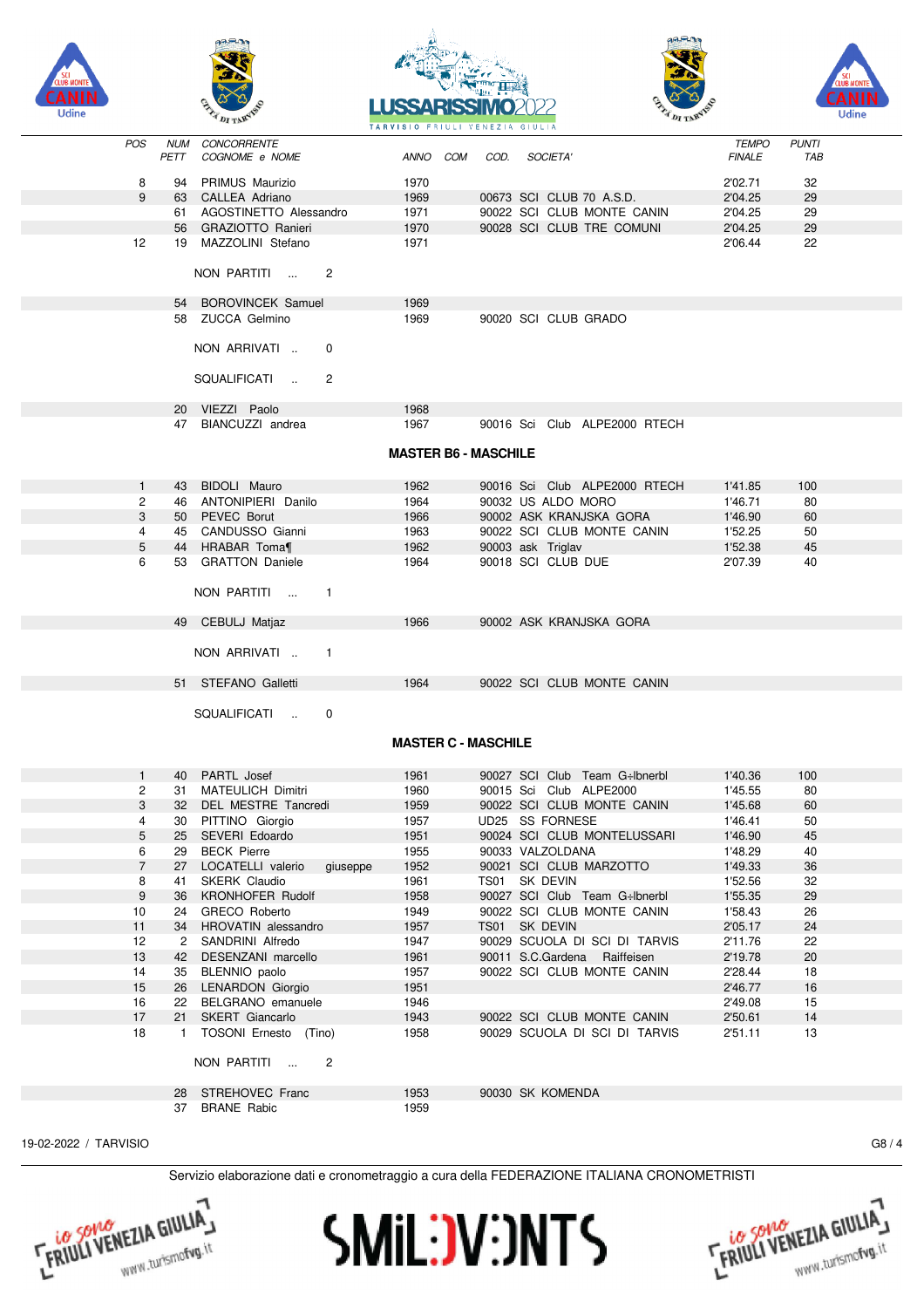









|                |                    | $-1.7$                                                   |                  | TARVISIO FRIULI VENEZIA GIULIA |                               | <b>THE ALBERT</b>             |                     |  |
|----------------|--------------------|----------------------------------------------------------|------------------|--------------------------------|-------------------------------|-------------------------------|---------------------|--|
| POS            | <b>NUM</b><br>PETT | CONCORRENTE<br>COGNOME e NOME                            | ANNO COM         | COD.                           | SOCIETA'                      | <b>TEMPO</b><br><b>FINALE</b> | <b>PUNTI</b><br>TAB |  |
|                |                    | NON ARRIVATI<br>2                                        |                  |                                |                               |                               |                     |  |
|                |                    | 23 DE ROCCO Nadir Mario                                  | 1946             |                                | 90033 VALZOLDANA              |                               |                     |  |
|                |                    | 33 CARLETTI paolo                                        | 1957             |                                | TS01 SK DEVIN                 |                               |                     |  |
|                |                    | SQUALIFICATI<br>2                                        |                  |                                |                               |                               |                     |  |
|                |                    | 38 NORBEDO Giorgio                                       | 1960             |                                | TS01 SK DEVIN                 |                               |                     |  |
|                |                    | 39 PAGNUTTI Luca                                         | 1961             |                                | 90023 SCI CLUB MONTE QUARIN   |                               |                     |  |
|                |                    |                                                          |                  | <b>MASTER C7 - MASCHILE</b>    |                               |                               |                     |  |
| $\mathbf{1}$   | 40                 | PARTL Josef                                              | 1961             |                                | 90027 SCI Club Team G-Ibnerbl | 1'40.36                       | 100                 |  |
| $\overline{c}$ | 31                 | <b>MATEULICH Dimitri</b>                                 | 1960             |                                | 90015 Sci Club ALPE2000       | 1'45.55                       | 80                  |  |
| 3              | 32                 | DEL MESTRE Tancredi                                      | 1959             |                                | 90022 SCI CLUB MONTE CANIN    | 1'45.68                       | 60                  |  |
| 4              | 30                 | PITTINO Giorgio                                          | 1957             |                                | UD25 SS FORNESE               | 1'46.41                       | 50                  |  |
| 5              | 41                 | SKERK Claudio                                            | 1961             |                                | TS01 SK DEVIN                 | 1'52.56                       | 45                  |  |
| 6              | 36                 | <b>KRONHOFER Rudolf</b>                                  | 1958             |                                | 90027 SCI Club Team G÷lbnerbl | 1'55.35                       | 40                  |  |
| $\overline{7}$ |                    | 34 HROVATIN alessandro                                   | 1957             |                                | TS01 SK DEVIN                 | 2'05.17                       | 36                  |  |
| 8              |                    | 42 DESENZANI marcello                                    | 1961             |                                | 90011 S.C.Gardena Raiffeisen  | 2'19.78                       | 32                  |  |
| 9              |                    | 35 BLENNIO paolo                                         | 1957             |                                | 90022 SCI CLUB MONTE CANIN    | 2'28.44                       | 29                  |  |
| 10             |                    | 1 TOSONI Ernesto (Tino)<br>NON PARTITI<br>$\overline{1}$ | 1958             |                                | 90029 SCUOLA DI SCI DI TARVIS | 2'51.11                       | 26                  |  |
|                |                    | 37 BRANE Rabic                                           | 1959             |                                |                               |                               |                     |  |
|                |                    | NON ARRIVATI<br>$\overline{\phantom{0}}$ 1               |                  |                                |                               |                               |                     |  |
|                |                    | 33 CARLETTI paolo                                        | 1957             |                                | TS01 SK DEVIN                 |                               |                     |  |
|                |                    | $\overline{c}$<br>SQUALIFICATI                           |                  |                                |                               |                               |                     |  |
|                |                    | 38 NORBEDO Giorgio                                       | 1960             | TS01                           | SK DEVIN                      |                               |                     |  |
|                | 39                 | PAGNUTTI Luca                                            | 1961             | <b>MASTER C8 - MASCHILE</b>    | 90023 SCI CLUB MONTE QUARIN   |                               |                     |  |
|                |                    |                                                          |                  |                                |                               |                               |                     |  |
| $\mathbf{1}$   | 29                 | <b>BECK Pierre</b>                                       | 1955             |                                | 90033 VALZOLDANA              | 1'48.29                       | 100                 |  |
| $\mathbf{2}$   |                    | 27 LOCATELLI valerio<br>NON PARTITI<br>1<br>$\mathbf{r}$ | 1952<br>giuseppe |                                | 90021 SCI CLUB MARZOTTO       | 1'49.33                       | 80                  |  |
|                |                    | 28 STREHOVEC Franc                                       | 1953             |                                | 90030 SK KOMENDA              |                               |                     |  |
|                |                    | NON ARRIVATI<br>0                                        |                  |                                |                               |                               |                     |  |
|                |                    | SQUALIFICATI<br>0                                        |                  |                                |                               |                               |                     |  |
|                |                    |                                                          |                  | <b>MASTER C9 - MASCHILE</b>    |                               |                               |                     |  |
| $\mathbf{1}$   | 25                 | SEVERI Edoardo                                           | 1951             |                                | 90024 SCI CLUB MONTELUSSARI   | 1'46.90                       | 100                 |  |
| 2              |                    | 24 GRECO Roberto                                         | 1949             |                                | 90022 SCI CLUB MONTE CANIN    | 1'58.43                       | 80                  |  |
| 3              | $\mathbf{2}$       | SANDRINI Alfredo                                         | 1947             |                                | 90029 SCUOLA DI SCI DI TARVIS | 2'11.76                       | 60                  |  |
| 4              |                    | 26 LENARDON Giorgio                                      | 1951             |                                |                               | 2'46.77                       | 50                  |  |
|                |                    | NON PARTITI<br>0                                         |                  |                                |                               |                               |                     |  |
|                |                    | NON ARRIVATI<br>0                                        |                  |                                |                               |                               |                     |  |
|                |                    | SQUALIFICATI<br>0                                        |                  |                                |                               |                               |                     |  |

19-02-2022 / TARVISIO G8 / 5





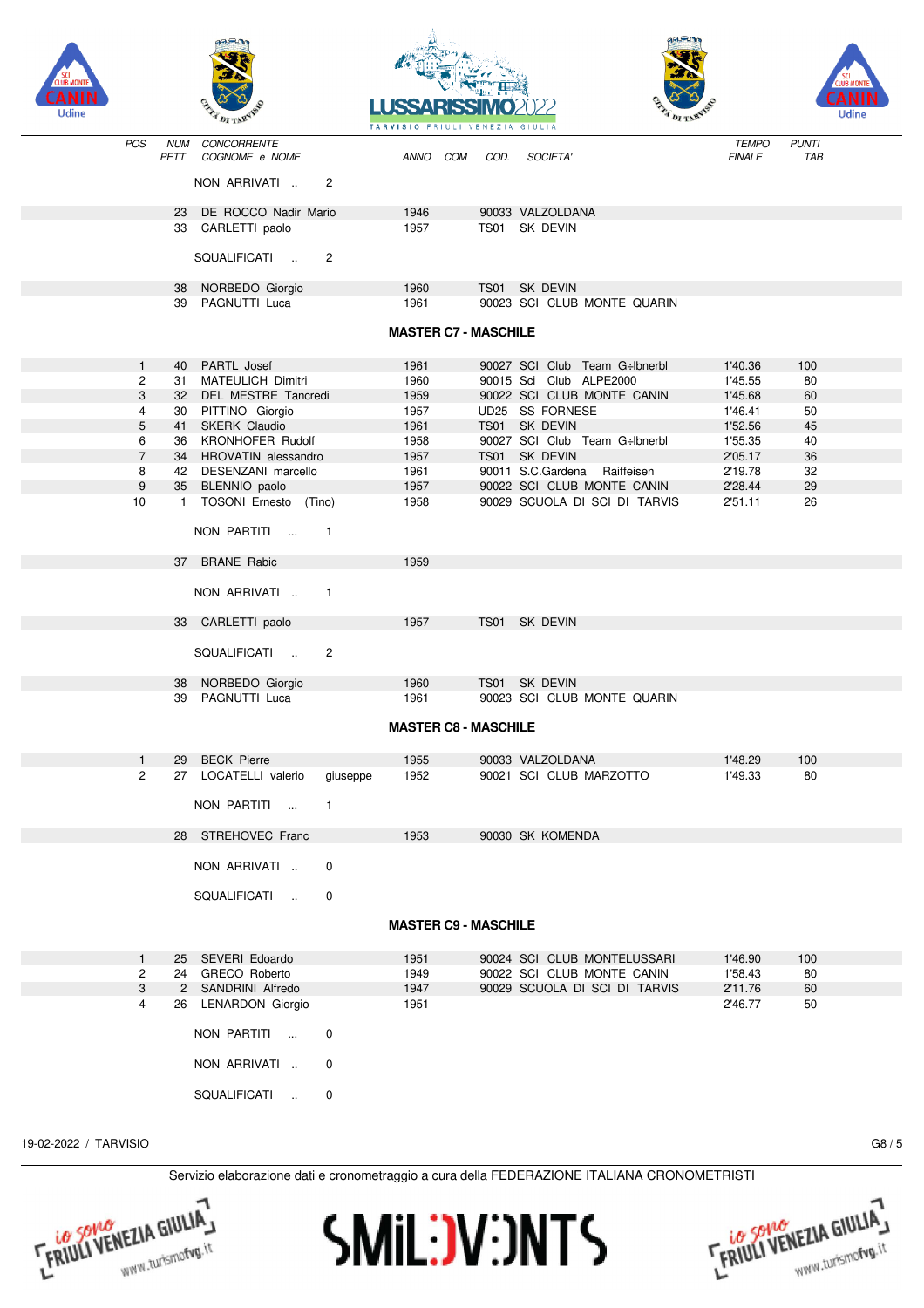









FRIULI VENEZIA GIULIA

| Udine                 |            | A DI TARVIS                  | TARVISIO FRIULI VENEZIA GIULIA | <b>ELITERATURA</b> | A DI TARAN                                                                                  |               |              | Udine |
|-----------------------|------------|------------------------------|--------------------------------|--------------------|---------------------------------------------------------------------------------------------|---------------|--------------|-------|
| <b>POS</b>            | <b>NUM</b> | CONCORRENTE                  |                                |                    |                                                                                             | <b>TEMPO</b>  | <b>PUNTI</b> |       |
|                       | PETT       | COGNOME e NOME               | ANNO COM                       | COD.               | <b>SOCIETA'</b>                                                                             | <b>FINALE</b> | TAB          |       |
|                       |            |                              | <b>MASTER C10 - MASCHILE</b>   |                    |                                                                                             |               |              |       |
| 1                     | 22         | BELGRANO emanuele            | 1946                           |                    |                                                                                             | 2'49.08       | 100          |       |
| $\overline{2}$        |            | 21 SKERT Giancarlo           | 1943                           |                    | 90022 SCI CLUB MONTE CANIN                                                                  | 2'50.61       | 80           |       |
|                       |            | NON PARTITI<br>$\mathbf 0$   |                                |                    |                                                                                             |               |              |       |
|                       |            | NON ARRIVATI<br>$\mathbf{1}$ |                                |                    |                                                                                             |               |              |       |
|                       |            | 23 DE ROCCO Nadir Mario      | 1946                           |                    | 90033 VALZOLDANA                                                                            |               |              |       |
|                       |            | SQUALIFICATI<br>$\mathbf 0$  |                                |                    |                                                                                             |               |              |       |
|                       |            |                              | <b>MASTER D - FEMMINILE</b>    |                    |                                                                                             |               |              |       |
| $\mathbf{1}$          |            | 16 PITTIN Alessia            | 1983                           |                    | 90009 MAESTRA DI SCI                                                                        | 1'47.90       | 100          |       |
| $\overline{c}$        | 6          | SINIGOI Manuela              | 1964                           |                    | 90014 Sci Cai XXX Ottobre Tri                                                               | 1'49.90       | 80           |       |
| 3                     |            | 10 QUERIN Katia              | 1979                           |                    | 90022 SCI CLUB MONTE CANIN                                                                  | 1'54.40       | 60           |       |
| 4                     |            | 4 GARGIULO alessandra        | 1962                           |                    | 90019 SCI CLUB FELETTO A.D.                                                                 | 2'01.83       | 50           |       |
| 5                     |            | 91 SIEGA Giulia              | 1980                           |                    | 90029 SCUOLA DI SCI DI TARVIS                                                               | 2'05.58       | 45           |       |
| 6                     |            | 9 CANDUSSO Monica            | 1968                           |                    | 90022 SCI CLUB MONTE CANIN                                                                  | 2'08.89       | 40           |       |
| $\overline{7}$        | 13         | MUNAFO' Barbara              | 1963                           |                    | 90018 SCI CLUB DUE                                                                          | 2'11.67       | 36           |       |
| 8                     |            | 17 DELLA PIETRA Angie        | 1989                           |                    | 90032 US ALDO MORO                                                                          | 2'23.26       | 32           |       |
| 9                     |            | 3 MORIN Fabienne             | 1955                           |                    | 90033 VALZOLDANA                                                                            | 2'28.83       | 29           |       |
| 10                    | 5          | CURIONI marialuisa           | 1963                           |                    | 90021 SCI CLUB MARZOTTO                                                                     | 2'49.30       | 26           |       |
| 11                    |            | 11 CECON Eleonora            | 1977                           |                    |                                                                                             | 4'02.43       | 24           |       |
|                       |            |                              |                                |                    |                                                                                             |               |              |       |
|                       |            | NON PARTITI<br>$\mathbf{1}$  |                                |                    |                                                                                             |               |              |       |
|                       |            | 15 MIOLA Elena               | 1981                           |                    |                                                                                             |               |              |       |
|                       |            | NON ARRIVATI<br>2            |                                |                    |                                                                                             |               |              |       |
|                       |            | 7 VISINTIN Marina            | 1964                           |                    | 90022 SCI CLUB MONTE CANIN                                                                  |               |              |       |
|                       |            | 8 SALVADOR Stefania          | 1970                           |                    | 90028 SCI CLUB TRE COMUNI                                                                   |               |              |       |
|                       |            | SQUALIFICATI<br>0            |                                |                    |                                                                                             |               |              |       |
|                       |            |                              | <b>MASTER D1 - FEMMINILE</b>   |                    |                                                                                             |               |              |       |
| $\mathbf{1}$          |            | 17 DELLA PIETRA Angie        | 1989                           |                    | 90032 US ALDO MORO                                                                          | 2'23.26       | 100          |       |
|                       |            | NON PARTITI<br>0             |                                |                    |                                                                                             |               |              |       |
|                       |            | NON ARRIVATI<br>0            |                                |                    |                                                                                             |               |              |       |
|                       |            | SQUALIFICATI<br>0            |                                |                    |                                                                                             |               |              |       |
|                       |            |                              | <b>MASTER D2 - FEMMINILE</b>   |                    |                                                                                             |               |              |       |
| $\mathbf{1}$          |            | 16 PITTIN Alessia            | 1983                           |                    | 90009 MAESTRA DI SCI                                                                        | 1'47.90       | 100          |       |
|                       |            | NON PARTITI<br>0             |                                |                    |                                                                                             |               |              |       |
|                       |            | NON ARRIVATI<br>0            |                                |                    |                                                                                             |               |              |       |
|                       |            | SQUALIFICATI<br>$\mathbf 0$  |                                |                    |                                                                                             |               |              |       |
|                       |            |                              | <b>MASTER D3 - FEMMINILE</b>   |                    |                                                                                             |               |              |       |
| 1                     |            | 10 QUERIN Katia              | 1979                           |                    | 90022 SCI CLUB MONTE CANIN                                                                  | 1'54.40       | 100          |       |
| 2                     | 91         | SIEGA Giulia                 | 1980                           |                    | 90029 SCUOLA DI SCI DI TARVIS                                                               | 2'05.58       | 80           |       |
| 3                     |            | 11 CECON Eleonora            | 1977                           |                    |                                                                                             | 4'02.43       | 60           |       |
| 19-02-2022 / TARVISIO |            |                              |                                |                    |                                                                                             |               |              | G8/6  |
|                       |            |                              |                                |                    | Servizio elaborazione dati e cronometraggio a cura della FEDERAZIONE ITALIANA CRONOMETRISTI |               |              |       |



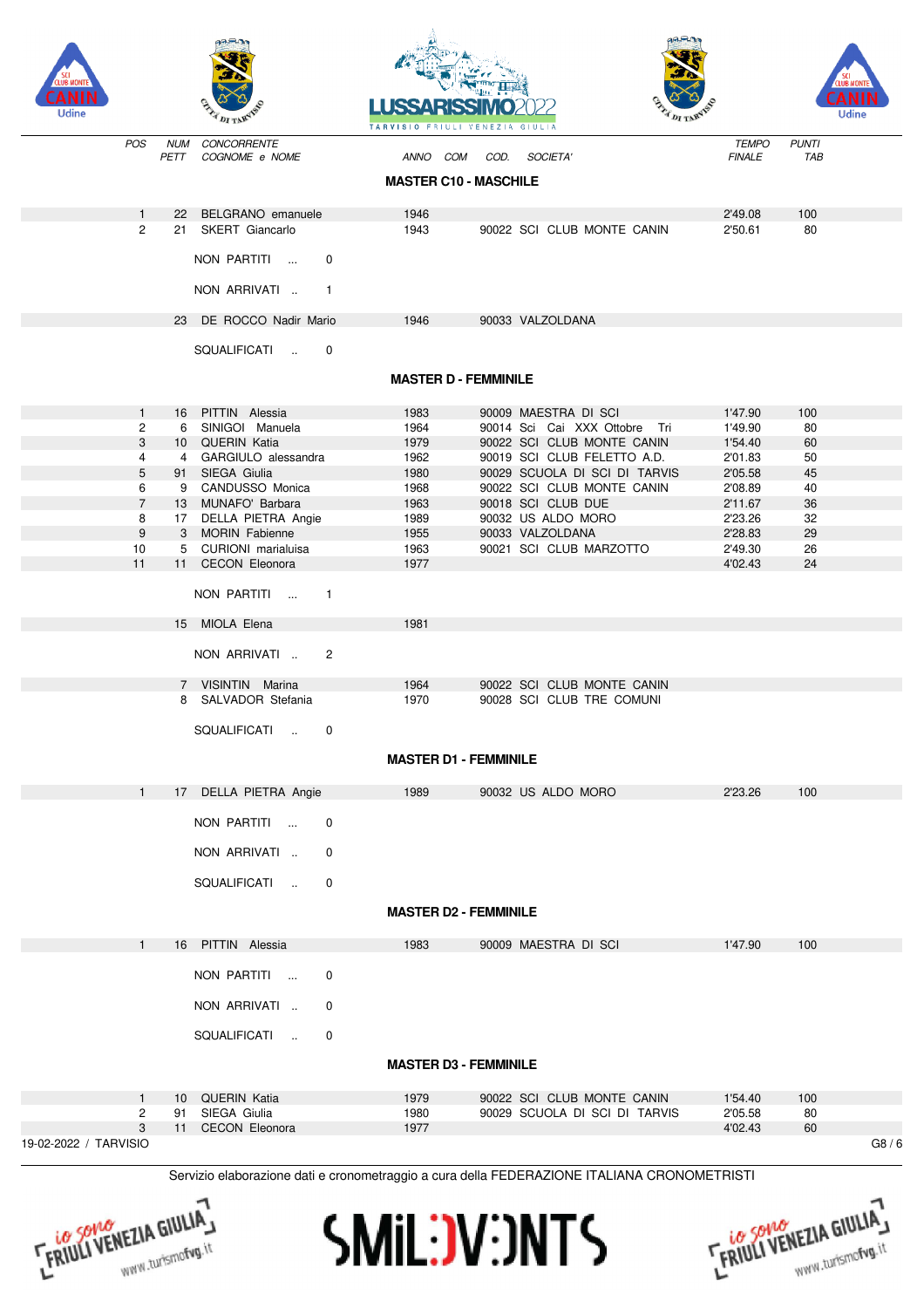| Udine                 |                    |                                                                                             | <b>TARVISIO</b>                |      |                                                              |                               | Udine               |      |
|-----------------------|--------------------|---------------------------------------------------------------------------------------------|--------------------------------|------|--------------------------------------------------------------|-------------------------------|---------------------|------|
| POS                   | <b>NUM</b><br>PETT | CONCORRENTE<br>COGNOME e NOME                                                               | ANNO COM                       | COD. | SOCIETA'                                                     | <b>TEMPO</b><br><b>FINALE</b> | <b>PUNTI</b><br>TAB |      |
|                       |                    | NON PARTITI<br>$\sim$ 100 $\mu$<br>$\mathbf{1}$                                             |                                |      |                                                              |                               |                     |      |
|                       |                    | 15 MIOLA Elena                                                                              | 1981                           |      |                                                              |                               |                     |      |
|                       |                    | NON ARRIVATI<br>0                                                                           |                                |      |                                                              |                               |                     |      |
|                       |                    | SQUALIFICATI<br>0                                                                           |                                |      |                                                              |                               |                     |      |
|                       |                    |                                                                                             | <b>MASTER D5 - FEMMINILE</b>   |      |                                                              |                               |                     |      |
| 1                     |                    | 9 CANDUSSO Monica                                                                           | 1968                           |      | 90022 SCI CLUB MONTE CANIN                                   | 2'08.89                       | 100                 |      |
|                       |                    | NON PARTITI<br>0                                                                            |                                |      |                                                              |                               |                     |      |
|                       |                    | NON ARRIVATI<br>$\mathbf{1}$                                                                |                                |      |                                                              |                               |                     |      |
|                       |                    | 8 SALVADOR Stefania                                                                         | 1970                           |      | 90028 SCI CLUB TRE COMUNI                                    |                               |                     |      |
|                       |                    | SQUALIFICATI<br>$\mathbf 0$                                                                 |                                |      |                                                              |                               |                     |      |
|                       |                    |                                                                                             | <b>MASTER D6 - FEMMINILE</b>   |      |                                                              |                               |                     |      |
|                       |                    |                                                                                             |                                |      |                                                              |                               |                     |      |
| $\mathbf{1}$<br>2     | 6<br>4             | SINIGOI Manuela<br>GARGIULO alessandra                                                      | 1964<br>1962                   |      | 90014 Sci Cai XXX Ottobre Tri<br>90019 SCI CLUB FELETTO A.D. | 1'49.90<br>2'01.83            | 100<br>80           |      |
| 3                     |                    | 13 MUNAFO' Barbara                                                                          | 1963                           |      | 90018 SCI CLUB DUE                                           | 2'11.67                       | 60                  |      |
| 4                     |                    | 5 CURIONI marialuisa                                                                        | 1963                           |      | 90021 SCI CLUB MARZOTTO                                      | 2'49.30                       | 50                  |      |
|                       |                    | NON PARTITI<br>$\mathbf 0$                                                                  |                                |      |                                                              |                               |                     |      |
|                       |                    |                                                                                             |                                |      |                                                              |                               |                     |      |
|                       |                    | NON ARRIVATI<br>$\mathbf{1}$                                                                |                                |      |                                                              |                               |                     |      |
|                       |                    | 7 VISINTIN Marina                                                                           | 1964                           |      | 90022 SCI CLUB MONTE CANIN                                   |                               |                     |      |
|                       |                    | SQUALIFICATI<br>0                                                                           | <b>MASTER D8 - FEMMINILE</b>   |      |                                                              |                               |                     |      |
|                       |                    |                                                                                             |                                |      |                                                              |                               |                     |      |
| $\mathbf{1}$          |                    | 3 MORIN Fabienne                                                                            | 1955                           |      | 90033 VALZOLDANA                                             | 2'28.83                       | 100                 |      |
|                       |                    | NON PARTITI<br>0                                                                            |                                |      |                                                              |                               |                     |      |
|                       |                    | NON ARRIVATI<br>$\mathbf 0$                                                                 |                                |      |                                                              |                               |                     |      |
|                       |                    | SQUALIFICATI<br>$\mathbf 0$                                                                 |                                |      |                                                              |                               |                     |      |
|                       |                    |                                                                                             | <b>U21 GIOVANI - FEMMINILE</b> |      |                                                              |                               |                     |      |
| $\mathbf{1}$          |                    | 115 DEL PINO CABALLERO Sonia                                                                | 2003                           |      | 02691 BACHMANN SPORT COLLEGE                                 | 1'48.70                       | 100                 |      |
| 2                     |                    | 112 BATTISTA Aysha                                                                          | 2005                           |      | 02691 BACHMANN SPORT COLLEGE                                 | 1'49.64                       | 80                  |      |
| 3                     |                    | 119 VIDRIGH Giulia<br>Lidia                                                                 | 2002                           |      | 90006 CORSO MAESTRI FVG                                      | 1'53.84                       | 60                  |      |
| 4                     |                    | 118 GRATTON Nina                                                                            | 2001                           |      |                                                              | 1'54.19                       | 50                  |      |
| $5\phantom{.0}$       |                    | 120 BARUZZI Margaux                                                                         | 2002                           |      | 90006 CORSO MAESTRI FVG                                      | 1'55.79                       | 45                  |      |
| 6                     |                    | 116 LEONI Elena                                                                             | 2003                           |      | 02691 BACHMANN SPORT COLLEGE                                 | 2'02.44                       | 40                  |      |
|                       |                    | NON PARTITI<br>$\overline{1}$                                                               |                                |      |                                                              |                               |                     |      |
|                       |                    | 121 CAPPONI Valentina                                                                       | 2002                           |      | 90006 CORSO MAESTRI FVG                                      |                               |                     |      |
|                       |                    | NON ARRIVATI<br>2                                                                           |                                |      |                                                              |                               |                     |      |
|                       |                    | 105 TOMADA Giulia<br>113 BIRKNER VALENZUELA Martina                                         | 2001<br>2003                   |      | 90022 SCI CLUB MONTE CANIN<br>02691 BACHMANN SPORT COLLEGE   |                               |                     |      |
|                       |                    |                                                                                             |                                |      |                                                              |                               |                     |      |
| 19-02-2022 / TARVISIO |                    |                                                                                             |                                |      |                                                              |                               |                     | G8/7 |
|                       |                    | Servizio elaborazione dati e cronometraggio a cura della FEDERAZIONE ITALIANA CRONOMETRISTI |                                |      |                                                              |                               |                     |      |

**SMIL:JV:JNTS** 



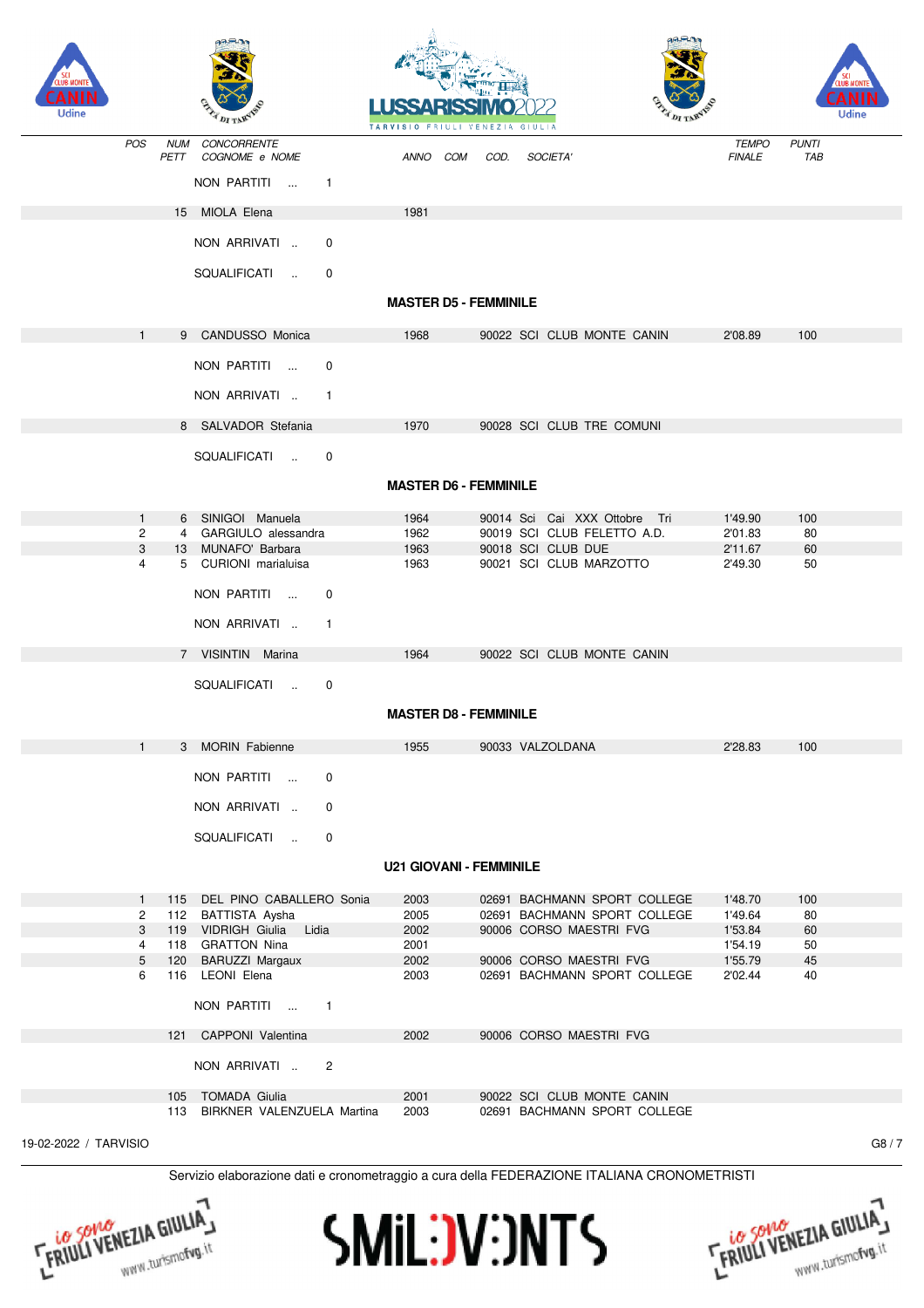







Udine

CONCORRENTE POS **NUM TEMPO PUNTI** PETT COGNOME e NOME **ANNO** COM COD. **SOCIETA FINALE TAB** SOUAL IFICATI  $\mathbb{R}^2$  $\mathbf{1}$ 114 DE LA VIEJA LAFUENTE Sofia 2004 02691 BACHMANN SPORT COLLEGE **U21 GIOVANI - MASCHILE** MASAROTTI ROIATTI Edoardo 2004 90022 SCI CLUB MONTE CANIN 1'36.20  $100$ 135  $\mathbf{1}$  $\mathcal{P}$ 136 DEL LATTE mattia 2001 90006 CORSO MAESTRI EVG 1'36.56  $80$  $\sqrt{3}$ 160 CASTAGNINO Aitor 2005 02691 BACHMANN SPORT COLLEGE 1'37.74 60 FRIAS Maximo 02691 BACHMANN SPORT COLLEGE  $\overline{4}$ 159 2005 1'40.59  $50$ 02691 BACHMANN SPORT COLLEGE  $5\overline{5}$ 139 GERDOL Janko 2003 1'41.10 45 MARCHESI Filippo 2001 90006 CORSO MAESTRI FVG 1'43.17  $40$ 6 130  $\overline{7}$ 141 SURZA Luca 2002 90006 CORSO MAESTRI FVG 1'45.71 36 CIANI Daniele 90028 SCI CLUB TRE COMUNI  $32$  $\overline{8}$ 2002 1'46.15 128  $\mathbf{q}$ 142 BIDOLI andrea 2004 90016 Sci Club ALPE2000 RTECH 1'48.54 29  $10$ 158 **BIRKNER Mattias** 2004 02691 BACHMANN SPORT COLLEGE 1'51.06 26  $11$ 127 PANDOLFO Leonardo 2002 90006 CORSO MAESTRI FVG 1'51.21  $24$  $12$  $133$ **BASSO** Giovanni 2001 90006 CORSO MAESTRI FVG 1'51.22  $22$ **DUIMOVICH Pietro** 2001 90006 CORSO MAESTRI FVG  $\Omega$  $13$ 151 1'53 41  $14$ 129 BOZ gianmarco 2001 90006 CORSO MAESTRI FVG 1'55.89  $18$ 15 **ARMANO Nicola** 2001 90010 MARVEL 132 2'01.52 16  $16$ 144 **BERTOLL Mattia** 2003 2'01.76  $15$  $12$ MIRAGLIA Fabio Vicnenzo 2005  $17$ 2'26.07  $14$ NON PARTITI З 90006 CORSO MAESTRI EVG  $140$ MUTO Francesco 2002 152 AFFRO matteo 2001 90006 CORSO MAESTRI FVG **RAGONESL Nicola** 2002 90006 CORSO MAESTRI EVG 157 NON ARRIVATI ..  $\overline{1}$ 150 BARZAN matteo 2001 90006 CORSO MAESTRI FVG **SQUALIFICATI**  $\overline{1}$ 143 BASSI Thomas 2004 **GIOVANI / SENIORES - FEMMINILE ANDREASSICH Elisa** 1998 00673 SCI CLUB 70 A.S.D. 1'42.07 100  $109$  $\overline{1}$  $\overline{2}$ BATTISTA Snanika 2000 02691 BACHMANN SPORT COLLEGE 1'45.28  $80$ 111  $\mathbf{3}$ DEL PINO CABALLERO Sonia 2003 02691 BACHMANN SPORT COLLEGE 1'48.70 60 115  $\Delta$ 112 BATTISTA Aysha 2005 02691 BACHMANN SPORT COLLEGE 1'49.64  $50$ **VIDRIGH Giulia** 2002 90006 CORSO MAESTRI FVG 1'53.84  $45$  $\sqrt{2}$ 119 Lidia  $\mathsf{G}$ 117 BERRA Anna 2000 90006 CORSO MAESTRI FVG 1'53.94  $\Delta$ 0  $\overline{7}$ 118 **GRATTON Nina** 2001 1'54.19  $36$ **BARUZZI Margaux** 90006 CORSO MAESTRL EVG  $\mathsf{R}$  $120$ 2002 1'55 79 32 90029 SCUOLA DI SCI DI TARVIS 9 107 CORBATTI Mariailaria 1995 1'58.27 29 90018 SCL CLUB DUE MUNAFO' Carlotta 1992 1'58.67 26  $10$  $14$ LEONI Elena 2003 02691 BACHMANN SPORT COLLEGE 2'02.44 24  $11$ 116 MISSONI Alessia 1992 90004 C.S. CRETA GRAUZARIA  $2'0414$  $12$  $103$ 22 NON PARTITI 3 18 COMELLI Giulia 1992 110 AITA Elisabeth 1999 90006 CORSO MAESTRI FVG 121 CAPPONI Valentina 2002 90006 CORSO MAESTRI FVG NON ARRIVATI .. 3 90022 SCI CLUB MONTE CANIN  $10<sub>5</sub>$ **TOMADA Giulia** 2001 108 TOTTO Sara 1997 90029 SCUOLA DI SCI DI TARVIS 19-02-2022 / TARVISIO Servizio elaborazione dati e cronometraggio a cura della FEDERAZIONE ITALIANA CRONOMETRISTI

**FRIULI VENEZIA GIULIA** 





 $G8/8$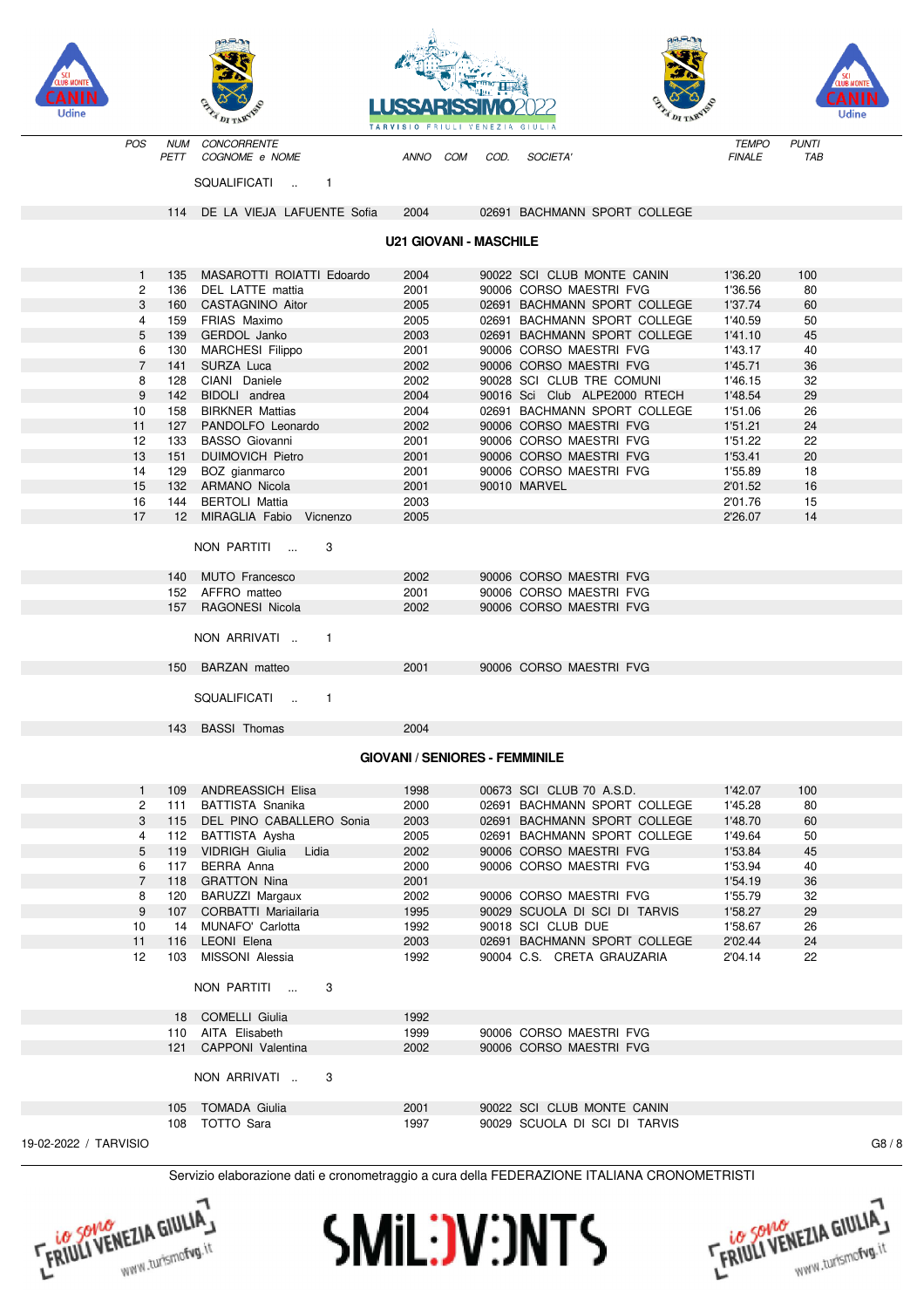





| 14                    | 155 | DE MARCO Alberto            | 2000                        | 90006 CORSO MAESTRI FVG                                                                      | 1'46.69 | 18             |      |
|-----------------------|-----|-----------------------------|-----------------------------|----------------------------------------------------------------------------------------------|---------|----------------|------|
| 15                    | 142 | BIDOLI andrea               | 2004                        | 90016 Sci Club ALPE2000 RTECH                                                                | 1'48.54 | 16             |      |
| 16                    | 125 | <b>BELTRAME Marco</b>       | 1992                        | 90000 "Evolution<br>3 Lands Tar                                                              | 1'50.36 | 15             |      |
| 17                    | 158 | <b>BIRKNER Mattias</b>      | 2004                        | 02691 BACHMANN SPORT COLLEGE                                                                 | 1'51.06 | 14             |      |
| 18                    | 127 | PANDOLFO Leonardo           | 2002                        | 90006 CORSO MAESTRI FVG                                                                      | 1'51.21 | 13             |      |
| 19                    | 133 | <b>BASSO Giovanni</b>       | 2001                        | 90006 CORSO MAESTRI FVG                                                                      | 1'51.22 | 12             |      |
| 20                    | 134 | <b>GASTALDI Pietro</b>      | 1999                        | 90006 CORSO MAESTRI FVG                                                                      | 1'51.98 | 11             |      |
| 21                    | 151 | <b>DUIMOVICH Pietro</b>     | 2001                        | 90006 CORSO MAESTRI FVG                                                                      | 1'53.41 | 10             |      |
| 22                    | 126 | <b>BELTRAME</b> matteo      | 1995                        |                                                                                              | 1'55.31 | 9              |      |
| 23                    | 129 | BOZ gianmarco               | 2001                        | 90006 CORSO MAESTRI FVG                                                                      | 1'55.89 | 8              |      |
| 24                    | 137 | COMAR Marco                 | 1998                        | 90022 SCI CLUB MONTE CANIN                                                                   | 1'57.47 | $\overline{7}$ |      |
| 25                    | 147 | SNICHELOTTO Marco           | 1998                        | 90006 CORSO MAESTRI FVG                                                                      | 1'57.97 | 6              |      |
| 26                    | 132 | ARMANO Nicola               | 2001                        | 90010 MARVEL                                                                                 | 2'01.52 | 5              |      |
| 27                    | 144 | <b>BERTOLI Mattia</b>       | 2003                        |                                                                                              | 2'01.76 | $\overline{4}$ |      |
| 28                    | 145 | <b>MARCHI Enrico</b>        | 1994                        |                                                                                              | 2'07.16 | 3              |      |
| 29                    | 12  | MIRAGLIA Fabio Vicnenzo     | 2005                        |                                                                                              | 2'26.07 | 2              |      |
| 30                    | 138 | PAGNUTTI Vittorio           | 1998                        | 90023 SCI CLUB MONTE QUARIN                                                                  | 3'01.27 | $\mathbf{1}$   |      |
|                       |     | NON PARTITI<br>5            |                             |                                                                                              |         |                |      |
|                       |     |                             |                             |                                                                                              |         |                |      |
|                       |     | 101 GRAJZL Jure             | 1995                        | 90008 GASS ski school                                                                        |         |                |      |
|                       | 131 | <b>BRISINELLO Aldo</b>      | 2000                        | 90005 Cimenti Sci Carnia                                                                     |         |                |      |
|                       | 140 | MUTO Francesco              | 2002                        | 90006 CORSO MAESTRI FVG                                                                      |         |                |      |
|                       | 152 | AFFRO matteo                | 2001                        | 90006 CORSO MAESTRI FVG                                                                      |         |                |      |
|                       | 157 | RAGONESI Nicola             | 2002                        | 90006 CORSO MAESTRI FVG                                                                      |         |                |      |
|                       |     | NON ARRIVATI<br>3           |                             |                                                                                              |         |                |      |
|                       |     |                             |                             |                                                                                              |         |                |      |
|                       |     | 124 D'ANGELA Francesco      | 1998                        | 90025 sci club pordenone / Rt                                                                |         |                |      |
|                       | 146 | <b>BOTTARO Nikita</b>       | 1997                        |                                                                                              |         |                |      |
|                       |     | 150 BARZAN matteo           | 2001                        | 90006 CORSO MAESTRI FVG                                                                      |         |                |      |
|                       |     | SQUALIFICATI<br>2<br>$\sim$ |                             |                                                                                              |         |                |      |
|                       |     |                             |                             |                                                                                              |         |                |      |
|                       |     | 122 ONGANIA Luca            | 1994                        | 90006 CORSO MAESTRI FVG                                                                      |         |                |      |
|                       | 143 | <b>BASSI Thomas</b>         | 2004                        |                                                                                              |         |                |      |
|                       |     |                             | <b>SENIORES - FEMMINILE</b> |                                                                                              |         |                |      |
|                       |     |                             |                             |                                                                                              |         |                |      |
| $\mathbf{1}$          | 109 | <b>ANDREASSICH Elisa</b>    | 1998                        | 00673 SCI CLUB 70 A.S.D.                                                                     | 1'42.07 | 100            |      |
| 2                     | 111 | <b>BATTISTA Snanika</b>     | 2000                        | 02691 BACHMANN SPORT COLLEGE                                                                 | 1'45.28 | 80             |      |
| 3                     |     | 117 BERRA Anna              | 2000                        | 90006 CORSO MAESTRI FVG                                                                      | 1'53.94 | 60             |      |
| 19-02-2022 / TARVISIO |     |                             |                             |                                                                                              |         |                | G8/9 |
|                       |     |                             |                             | Servizio elaborazione dati e cronometraggio a cura della FEDERAZIONE ITALIANA CRONOMETRISTI. |         |                |      |
|                       |     |                             |                             |                                                                                              |         |                |      |

## **GIOVANI / SENIORES - MASCHILE**



POS

**NUM** 

PETT

148

135

136

160

156

149

154

159

139

130

153

 $141$ 

128

-1  $\mathcal{P}$ 

 $\mathbf{3}$ 

 $\overline{4}$  $\sqrt{5}$ 

 $\overline{6}$ 

 $\overline{7}$ 

8

9

 $10$ 

 $11$ 

 $12$ 

 $13$ 



CONCORRENTE

SQUALIFICATI

COGNOME e NOME

113 BIRKNER VALENZUELA Martina

114 DE LA VIEJA LAFUENTE Sofia

MASAROTTI ROIATTI Edoardo

LOIK Thomas Philip

DEL LATTE mattia

CASTAGNINO Aitor

NICOLI Lorenzo

**GUECI Giacomo** 

**CUSIN Samuele** 

FRIAS Maximo

GERDOL Janko

BALDI thomas

CIANI Daniele

SURZA Luca

MARCHESI Filippo

 $\overline{1}$ 



COM

COD.

SOCIETA'

02691 BACHMANN SPORT COLLEGE

02691 BACHMANN SPORT COLLEGE

90027 SCI Club Team G÷lbnerbl

90022 SCI CLUB MONTE CANIN

02691 BACHMANN SPORT COLLEGE

90000 "Evolution 3 Lands Tar

90025 sci club pordenone / Rt

02691 BACHMANN SPORT COLLEGE

02691 BACHMANN SPORT COLLEGE

90006 CORSO MAESTRI FVG

90006 CORSO MAESTRI FVG

90006 CORSO MAESTRI FVG

90006 CORSO MAESTRI FVG

90006 CORSO MAESTRI FVG

90028 SCI CLUB TRE COMUNI

**ANNO** 

2003

2004

1999

2004

2001 2005

2000

2000 2000

2005

2003

2001

2000

2002

2002



**TEMPO** 

**FINALE** 

1'35.71

1'36.20

1'36.56

1'37.74

1'38.34

1'39.10

1'39.14

1'40.59

1'41.10

1'43.17

1'45.41

1'45.71

1'46.15

**PUNTI** 

TAB

100

80

60

50

45

40

36

 $32$ 

29

26

24

 $22$ 

20

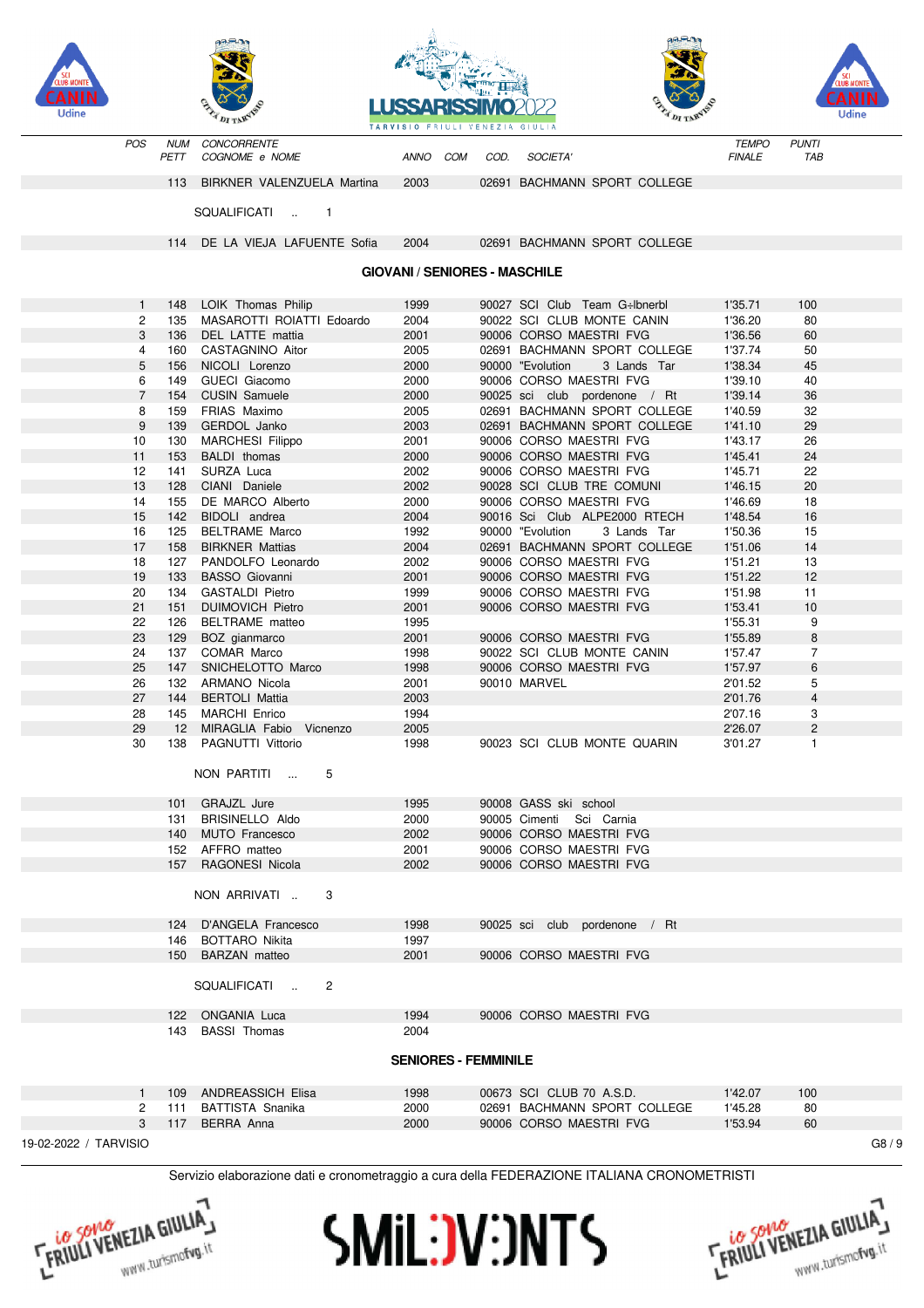









|                       |                |     |                                        | TARVISTO PRIOLI VENEZIA GIULIA   |  |                                 |                        |                     |       |
|-----------------------|----------------|-----|----------------------------------------|----------------------------------|--|---------------------------------|------------------------|---------------------|-------|
|                       | POS            |     | NUM CONCORRENTE<br>PETT COGNOME e NOME |                                  |  | ANNO COM COD. SOCIETA'          | TEMPO<br><b>FINALE</b> | <b>PUNTI</b><br>TAB |       |
|                       | 4              |     | 107 CORBATTI Mariailaria               | 1995                             |  | 90029 SCUOLA DI SCI DI TARVIS   | 1'58.27                | 50                  |       |
|                       | 5              |     | 14 MUNAFO' Carlotta                    | 1992                             |  | 90018 SCI CLUB DUE              | 1'58.67                | 45                  |       |
|                       | 6              |     | 103 MISSONI Alessia                    | 1992                             |  | 90004 C.S. CRETA GRAUZARIA      | 2'04.14                | 40                  |       |
|                       |                |     | NON PARTITI<br>$\overline{2}$          |                                  |  |                                 |                        |                     |       |
|                       |                |     |                                        |                                  |  |                                 |                        |                     |       |
|                       |                |     | 18 COMELLI Giulia                      | 1992                             |  |                                 |                        |                     |       |
|                       |                |     | 110 AITA Elisabeth                     | 1999                             |  | 90006 CORSO MAESTRI FVG         |                        |                     |       |
|                       |                |     | NON ARRIVATI  1                        |                                  |  |                                 |                        |                     |       |
|                       |                |     | 108 TOTTO Sara                         | 1997                             |  | 90029 SCUOLA DI SCI DI TARVIS   |                        |                     |       |
|                       |                |     | SQUALIFICATI<br>0                      |                                  |  |                                 |                        |                     |       |
|                       |                |     |                                        |                                  |  |                                 |                        |                     |       |
|                       |                |     |                                        | <b>SENIORES - MASCHILE</b>       |  |                                 |                        |                     |       |
|                       | $\mathbf{1}$   |     | 148 LOIK Thomas Philip                 | 1999                             |  | 90027 SCI Club Team G÷lbnerbl   | 1'35.71                | 100                 |       |
|                       | $\overline{c}$ |     | 156 NICOLI Lorenzo                     | 2000                             |  | 90000 "Evolution<br>3 Lands Tar | 1'38.34                | 80                  |       |
|                       | 3              |     | 149 GUECI Giacomo                      | 2000                             |  | 90006 CORSO MAESTRI FVG         | 1'39.10                | 60                  |       |
|                       | 4              |     | 154 CUSIN Samuele                      | 2000                             |  | 90025 sci club pordenone / Rt   | 1'39.14                | 50                  |       |
|                       | 5              |     | 153 BALDI thomas                       | 2000                             |  | 90006 CORSO MAESTRI FVG         | 1'45.41                | 45                  |       |
|                       | 6              |     | 155 DE MARCO Alberto                   | 2000                             |  | 90006 CORSO MAESTRI FVG         | 1'46.69                | 40                  |       |
|                       | $\overline{7}$ |     | 125 BELTRAME Marco                     | 1992                             |  | 90000 "Evolution<br>3 Lands Tar | 1'50.36                | 36                  |       |
|                       | 8              |     | 134 GASTALDI Pietro                    | 1999                             |  | 90006 CORSO MAESTRI FVG         | 1'51.98                | 32                  |       |
|                       | 9              |     | 126 BELTRAME matteo                    | 1995                             |  |                                 | 1'55.31                | 29                  |       |
|                       | 10             |     | 137 COMAR Marco                        | 1998                             |  | 90022 SCI CLUB MONTE CANIN      | 1'57.47                | 26                  |       |
|                       | 11             |     | 147 SNICHELOTTO Marco                  | 1998                             |  | 90006 CORSO MAESTRI FVG         | 1'57.97                | 24                  |       |
|                       | 12             |     | 145 MARCHI Enrico                      | 1994                             |  |                                 | 2'07.16                | 22                  |       |
|                       | 13             |     | 138 PAGNUTTI Vittorio                  | 1998                             |  | 90023 SCI CLUB MONTE QUARIN     | 3'01.27                | 20                  |       |
|                       |                |     | NON PARTITI<br>$\overline{2}$          |                                  |  |                                 |                        |                     |       |
|                       |                |     | 101 GRAJZL Jure                        | 1995                             |  | 90008 GASS ski school           |                        |                     |       |
|                       |                |     | 131 BRISINELLO Aldo                    | 2000                             |  | 90005 Cimenti Sci Carnia        |                        |                     |       |
|                       |                |     | NON ARRIVATI<br>-2                     |                                  |  |                                 |                        |                     |       |
|                       |                |     | 124 D'ANGELA Francesco                 | 1998                             |  | 90025 sci club pordenone / Rt   |                        |                     |       |
|                       |                |     | 146 BOTTARO Nikita                     | 1997                             |  |                                 |                        |                     |       |
|                       |                |     | SQUALIFICATI  1                        |                                  |  |                                 |                        |                     |       |
|                       |                |     | 122 ONGANIA Luca                       | 1994                             |  | 90006 CORSO MAESTRI FVG         |                        |                     |       |
|                       |                |     |                                        | <b>U18 ASPIRANTI - FEMMINILE</b> |  |                                 |                        |                     |       |
|                       | 1              |     | 112 BATTISTA Aysha                     | 2005                             |  | 02691 BACHMANN SPORT COLLEGE    | 1'49.64                | 100                 |       |
|                       |                |     | NON PARTITI<br>0                       |                                  |  |                                 |                        |                     |       |
|                       |                |     | NON ARRIVATI<br>0                      |                                  |  |                                 |                        |                     |       |
|                       |                |     | SQUALIFICATI<br>$\overline{1}$         |                                  |  |                                 |                        |                     |       |
|                       |                |     | 114 DE LA VIEJA LAFUENTE Sofia         | 2004                             |  | 02691 BACHMANN SPORT COLLEGE    |                        |                     |       |
|                       |                |     |                                        | <b>U18 ASPIRANTI - MASCHILE</b>  |  |                                 |                        |                     |       |
|                       | 1              | 135 | MASAROTTI ROIATTI Edoardo              | 2004                             |  | 90022 SCI CLUB MONTE CANIN      | 1'36.20                | 100                 |       |
|                       | 2              |     | 160 CASTAGNINO Aitor                   | 2005                             |  | 02691 BACHMANN SPORT COLLEGE    | 1'37.74                | 80                  |       |
|                       | 3              |     | 159 FRIAS Maximo                       | 2005                             |  | 02691 BACHMANN SPORT COLLEGE    | 1'40.59                | 60                  |       |
|                       | 4              | 142 | BIDOLI andrea                          | 2004                             |  | 90016 Sci Club ALPE2000 RTECH   | 1'48.54                | 50                  |       |
| 19-02-2022 / TARVISIO |                |     |                                        |                                  |  |                                 |                        |                     | G8/10 |